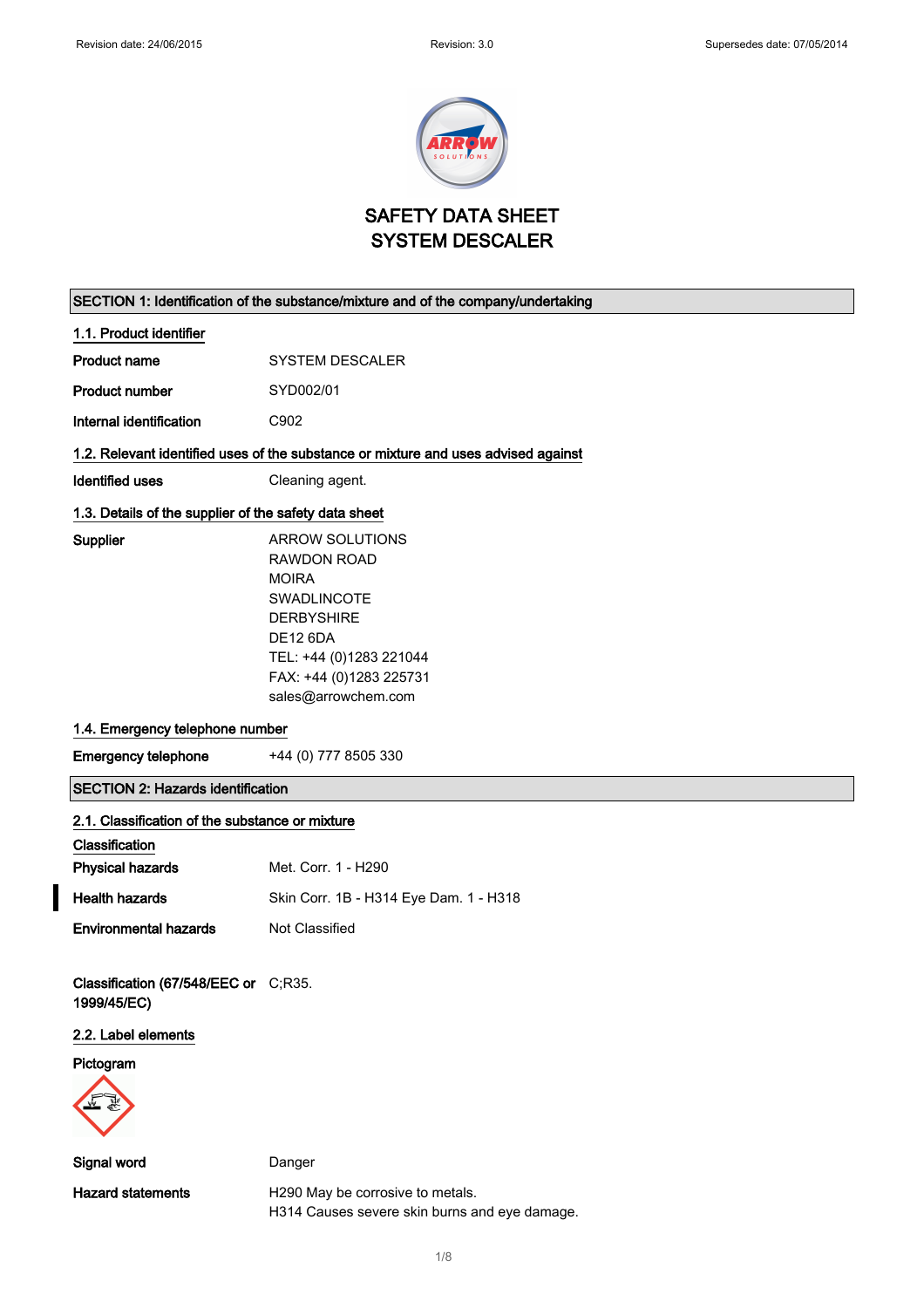| <b>Precautionary statements</b> | P280 Wear protective gloves/protective clothing/eye protection/face protection.<br>P301+P330+P331 IF SWALLOWED: Rinse mouth. Do NOT induce vomiting.<br>P303+P361+P353 IF ON SKIN (or hair): Take off immediately all contaminated clothing.<br>Rinse skin with water/shower.<br>P305+P351+P338 IF IN EYES: Rinse cautiously with water for several minutes. Remove<br>contact lenses, if present and easy to do. Continue rinsing.<br>P310 Immediately call a POISON CENTER/doctor.<br>P501 Dispose of contents/container in accordance with national regulations. |
|---------------------------------|---------------------------------------------------------------------------------------------------------------------------------------------------------------------------------------------------------------------------------------------------------------------------------------------------------------------------------------------------------------------------------------------------------------------------------------------------------------------------------------------------------------------------------------------------------------------|
| Contains                        | PHOSPHORIC ACID %                                                                                                                                                                                                                                                                                                                                                                                                                                                                                                                                                   |
| Detergent labelling             | $\geq$ 30% phosphates,< 5% non-ionic surfactants                                                                                                                                                                                                                                                                                                                                                                                                                                                                                                                    |

### 2.3. Other hazards

This product does not contain any substances classified as PBT or vPvB.

### SECTION 3: Composition/information on ingredients

# 3.2. Mixtures PHOSPHORIC ACID ...% 30-60% CAS number: 7664-38-2 EC number: 231-633-2 Classification Skin Corr. 1B - H314 Eye Dam. 1 - H318 Classification (67/548/EEC or 1999/45/EC) C;R34

The Full Text for all R-Phrases and Hazard Statements are Displayed in Section 16.

| <b>SECTION 4: First aid measures</b>                                            |                                                                                                                                                                                 |  |
|---------------------------------------------------------------------------------|---------------------------------------------------------------------------------------------------------------------------------------------------------------------------------|--|
| 4.1. Description of first aid measures                                          |                                                                                                                                                                                 |  |
| Inhalation                                                                      | Move affected person to fresh air and keep warm and at rest in a position comfortable for<br>breathing. Get medical attention if any discomfort continues.                      |  |
| Ingestion                                                                       | Rinse mouth thoroughly with water. Do not induce vomiting. Get medical attention.                                                                                               |  |
| <b>Skin contact</b>                                                             | Wash skin thoroughly with soap and water. Get medical attention immediately.                                                                                                    |  |
| Eye contact                                                                     | Rinse immediately with plenty of water. Remove any contact lenses and open eyelids wide<br>apart. Continue to rinse for at least 15 minutes. Get medical attention immediately. |  |
| 4.2. Most important symptoms and effects, both acute and delayed                |                                                                                                                                                                                 |  |
| General information                                                             | Chemical burns must be treated by a physician.                                                                                                                                  |  |
| Inhalation                                                                      | Upper respiratory irritation.                                                                                                                                                   |  |
| Ingestion                                                                       | May cause chemical burns in mouth and throat.                                                                                                                                   |  |
| <b>Skin contact</b>                                                             | May cause serious chemical burns to the skin.                                                                                                                                   |  |
| Eye contact                                                                     | Severe irritation, burning and tearing.                                                                                                                                         |  |
| 4.3. Indication of any immediate medical attention and special treatment needed |                                                                                                                                                                                 |  |
| Notes for the doctor                                                            | Treat symptomatically.                                                                                                                                                          |  |
| <b>SECTION 5: Firefighting measures</b>                                         |                                                                                                                                                                                 |  |

# 5.1. Extinguishing media

Suitable extinguishing media Use fire-extinguishing media suitable for the surrounding fire.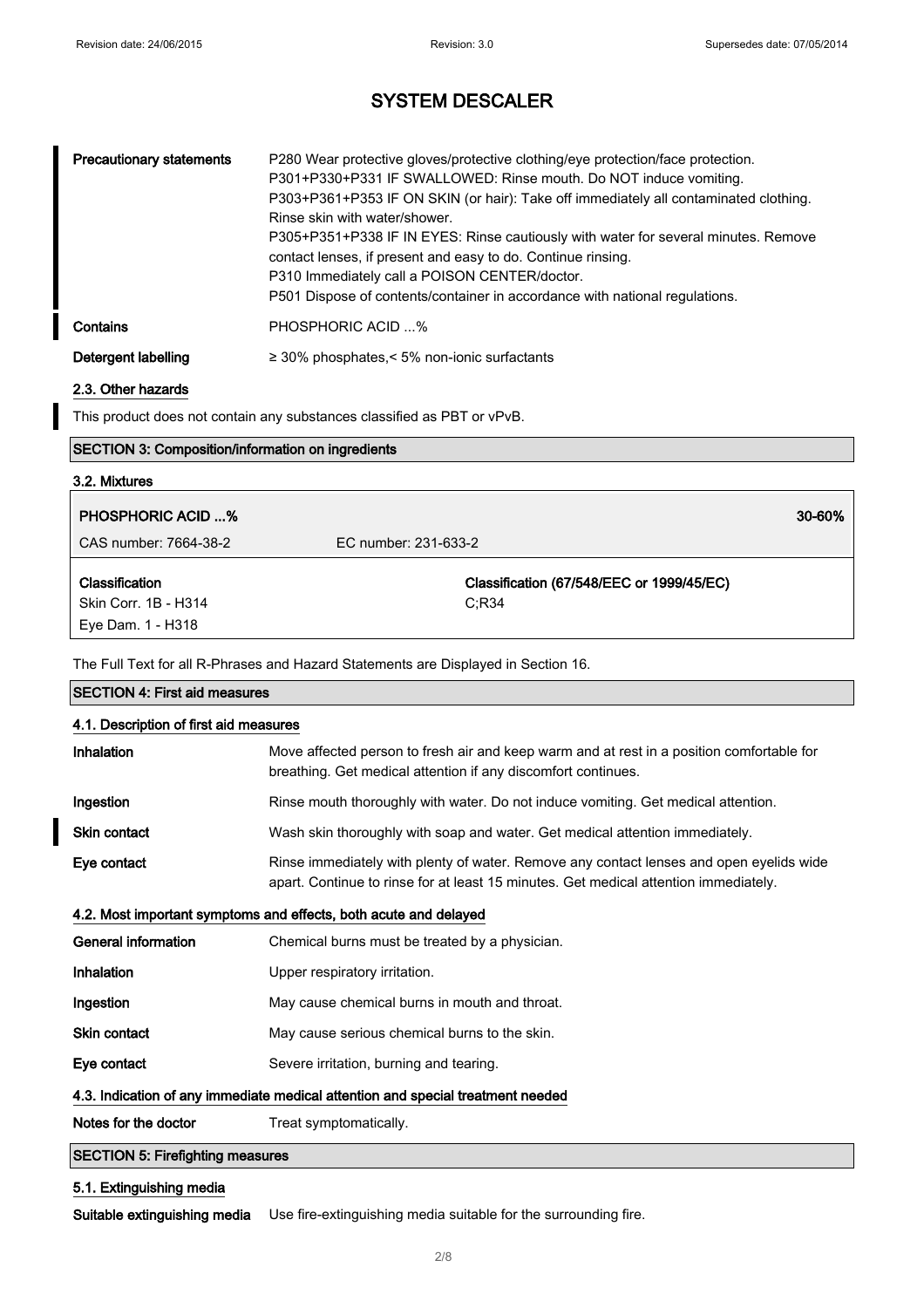# 5.2. Special hazards arising from the substance or mixture

| Hazardous combustion<br>products              | Thermal decomposition or combustion products may include the following substances:<br>Carbon monoxide (CO). Carbon dioxide (CO2). Phosphoric acid mist. |
|-----------------------------------------------|---------------------------------------------------------------------------------------------------------------------------------------------------------|
| 5.3. Advice for firefighters                  |                                                                                                                                                         |
| Protective actions during<br>firefighting     | No specific firefighting precautions known.                                                                                                             |
| <b>SECTION 6: Accidental release measures</b> |                                                                                                                                                         |

# 6.1. Personal precautions, protective equipment and emergency procedures

Personal precautions Wear suitable protective equipment, including gloves, goggles/face shield, respirator, boots, clothing or apron, as appropriate. Do not touch or walk into spilled material. Avoid contact with skin, eyes and clothing. Wash thoroughly after dealing with a spillage.

#### 6.2. Environmental precautions

Environmental precautions Do not discharge into drains or watercourses or onto the ground.

#### 6.3. Methods and material for containment and cleaning up

| Methods for cleaning up | Wear suitable protective equipment, including gloves, goggles/face shield, respirator, boots,     |
|-------------------------|---------------------------------------------------------------------------------------------------|
|                         | clothing or apron, as appropriate. Do not touch or walk into spilled material. Absorb spillage to |
|                         | prevent material damage. Contain and absorb spillage with sand, earth or other non-               |
|                         | combustible material. Neutralise spilled material with crushed limestone, slaked lime (calcium    |
|                         | hydroxide), soda ash (sodium carbonate) or sodium bicarbonate. Containers with collected          |
|                         | spillage must be properly labelled with correct contents and hazard symbol. Flush                 |
|                         | contaminated area with plenty of water. Wash thoroughly after dealing with a spillage.            |

#### 6.4. Reference to other sections

Reference to other sections Wear protective clothing as described in Section 8 of this safety data sheet.

#### SECTION 7: Handling and storage

| 7.1. Precautions for safe handling                                |                                                                                                                                                                                                                                         |  |
|-------------------------------------------------------------------|-----------------------------------------------------------------------------------------------------------------------------------------------------------------------------------------------------------------------------------------|--|
| Usage precautions                                                 | Wear suitable protective equipment, including gloves, goggles/face shield, respirator, boots,<br>clothing or apron, as appropriate. Avoid contact with skin, eyes and clothing. Avoid spilling.<br>Wash skin thoroughly after handling. |  |
| 7.2. Conditions for safe storage, including any incompatibilities |                                                                                                                                                                                                                                         |  |
| Storage precautions                                               | Store at temperatures between 0°C and 40°C.                                                                                                                                                                                             |  |
| Storage class                                                     | Corrosive storage.                                                                                                                                                                                                                      |  |
| 7.3. Specific end use(s)                                          |                                                                                                                                                                                                                                         |  |
| Specific end use(s)                                               | The identified uses for this product are detailed in Section 1.2.                                                                                                                                                                       |  |

#### SECTION 8: Exposure Controls/personal protection

#### 8.1. Control parameters

### Occupational exposure limits

### PHOSPHORIC ACID ...%

Long-term exposure limit (8-hour TWA): WEL 1 mg/m<sup>3</sup> Short-term exposure limit (15-minute): WEL 2 mg/m<sup>3</sup>

WEL = Workplace Exposure Limit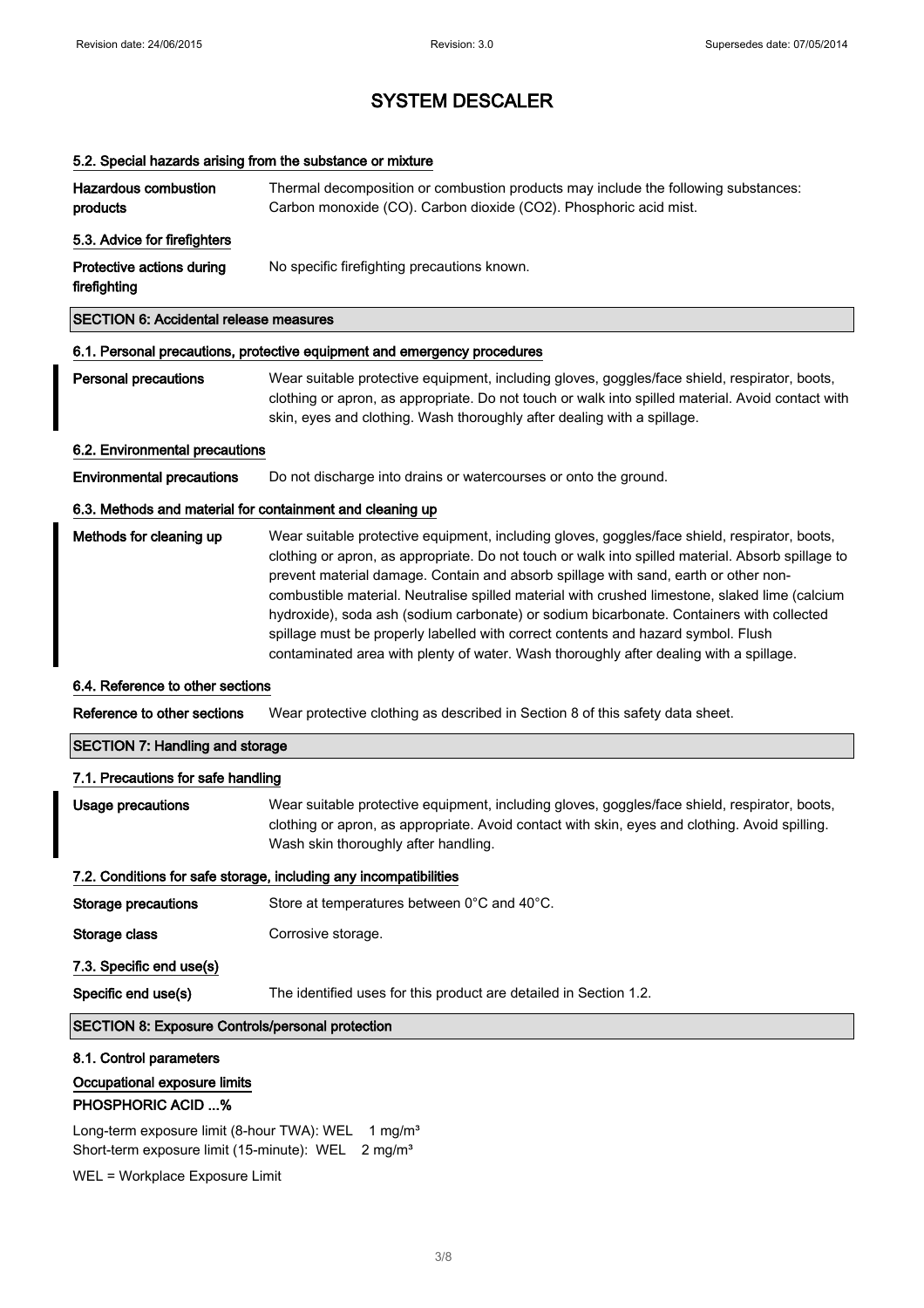# PHOSPHORIC ACID ...% (CAS: 7664-38-2)

| <b>DNEL</b>                         | Industry - $:$ Long term $:$ 2.92                                                                                                                                                                                                                                                                                                                                       |
|-------------------------------------|-------------------------------------------------------------------------------------------------------------------------------------------------------------------------------------------------------------------------------------------------------------------------------------------------------------------------------------------------------------------------|
| 8.2. Exposure controls              |                                                                                                                                                                                                                                                                                                                                                                         |
| Protective equipment                |                                                                                                                                                                                                                                                                                                                                                                         |
| Appropriate engineering<br>controls | Provide adequate ventilation.                                                                                                                                                                                                                                                                                                                                           |
| Eye/face protection                 | Eyewear complying with an approved standard should be worn if a risk assessment indicates<br>eye contact is possible. The following protection should be worn: Chemical splash goggles.<br>Personal protective equipment for eye and face protection should comply with European<br>Standard EN166.                                                                     |
| Hand protection                     | Chemical-resistant, impervious gloves complying with an approved standard should be worn if<br>a risk assessment indicates skin contact is possible. Wear protective gloves made of the<br>following material: Neoprene. Nitrile rubber. Polyethylene. Polyvinyl chloride (PVC). To protect<br>hands from chemicals, gloves should comply with European Standard EN374. |
| Other skin and body<br>protection   | Wear suitable protective clothing as protection against splashing or contamination.                                                                                                                                                                                                                                                                                     |
| Hygiene measures                    | Wash promptly if skin becomes contaminated. Remove contaminated clothing and wash the<br>skin thoroughly with soap and water after work.                                                                                                                                                                                                                                |

# SECTION 9: Physical and Chemical Properties

# 9.1. Information on basic physical and chemical properties

| Appearance              | Liquid.                          |
|-------------------------|----------------------------------|
| Colour                  | Colourless to Pale straw         |
| Odour                   | Acidic.                          |
| pH                      | pH (concentrated solution): <2.0 |
| <b>Relative density</b> | 1.28 @ 20°C                      |
| Solubility(ies)         | Completely soluble in water.     |
| 9.2. Other information  |                                  |
| Other information       | Not determined.                  |

# SECTION 10: Stability and reactivity

| 10.1. Reactivity                         |                                                                           |  |  |
|------------------------------------------|---------------------------------------------------------------------------|--|--|
| Reactivity                               | Reactions with the following materials may generate heat: Strong alkalis. |  |  |
| 10.2. Chemical stability                 |                                                                           |  |  |
| <b>Stability</b>                         | Stable at normal ambient temperatures and when used as recommended.       |  |  |
| 10.3. Possibility of hazardous reactions |                                                                           |  |  |
| Possibility of hazardous<br>reactions    | Not determined.                                                           |  |  |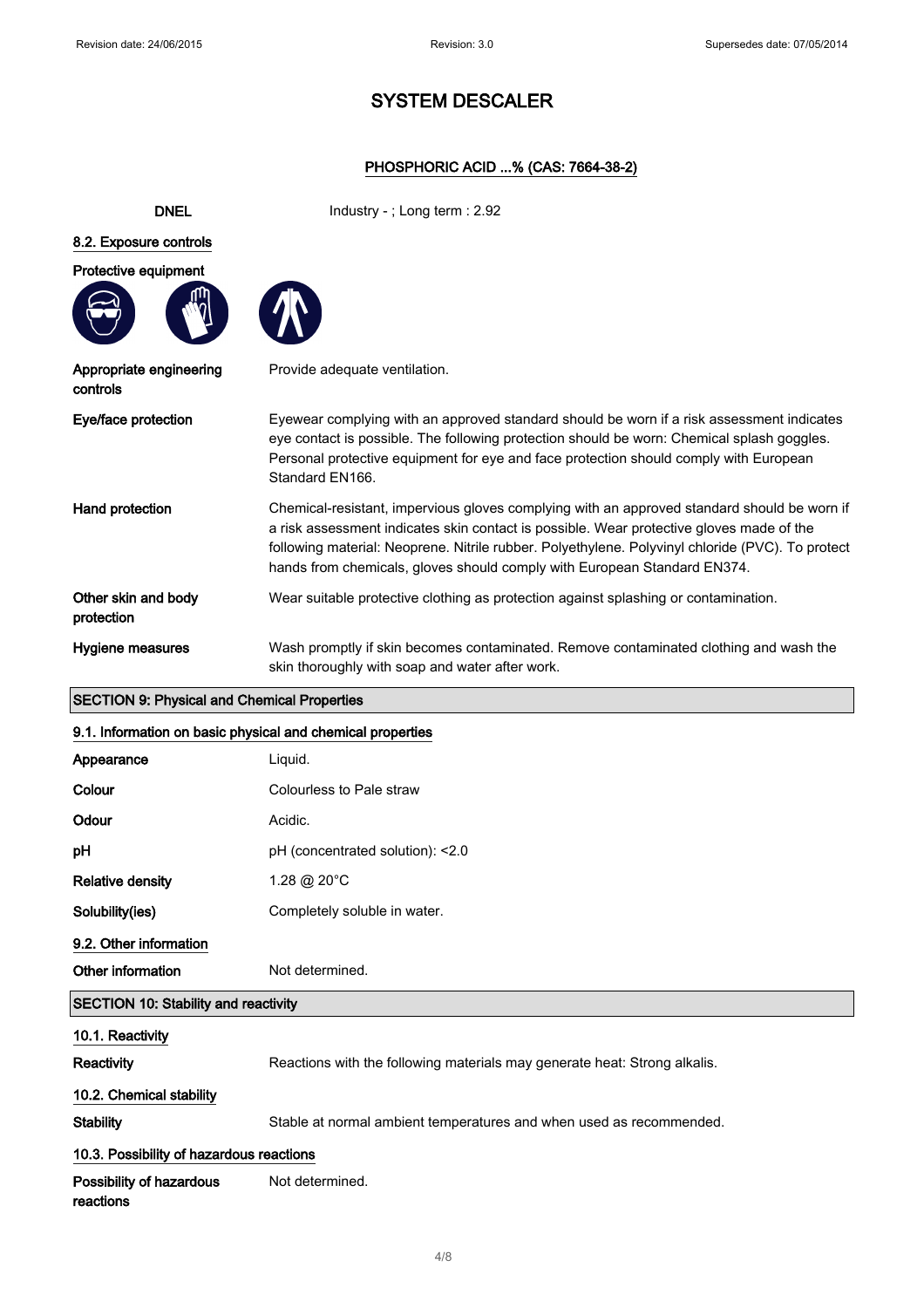| 10.4. Conditions to avoid                                 |                                                |                                                                                                                                                         |  |
|-----------------------------------------------------------|------------------------------------------------|---------------------------------------------------------------------------------------------------------------------------------------------------------|--|
| <b>Conditions to avoid</b>                                |                                                | Reactions with the following materials may generate heat: Alkalis. Amines.                                                                              |  |
|                                                           | 10.5. Incompatible materials                   |                                                                                                                                                         |  |
| Materials to avoid                                        |                                                | Strong alkalis.                                                                                                                                         |  |
|                                                           | 10.6. Hazardous decomposition products         |                                                                                                                                                         |  |
| products                                                  | Hazardous decomposition                        | Thermal decomposition or combustion products may include the following substances:<br>Carbon monoxide (CO). Carbon dioxide (CO2). Phosphoric acid mist. |  |
|                                                           | <b>SECTION 11: Toxicological information</b>   |                                                                                                                                                         |  |
|                                                           | 11.1. Information on toxicological effects     |                                                                                                                                                         |  |
| Inhalation                                                |                                                | May cause respiratory system irritation.                                                                                                                |  |
| Ingestion                                                 |                                                | May cause chemical burns in mouth and throat. May cause discomfort if swallowed.                                                                        |  |
| Skin contact                                              |                                                | Causes severe burns.                                                                                                                                    |  |
| Eye contact                                               |                                                | Severe irritation, burning and tearing.                                                                                                                 |  |
|                                                           | Toxicological information on ingredients.      |                                                                                                                                                         |  |
|                                                           |                                                | <b>PHOSPHORIC ACID %</b>                                                                                                                                |  |
|                                                           | Acute toxicity - dermal                        |                                                                                                                                                         |  |
| Acute toxicity dermal (LD <sub>50</sub> 2,740.0<br>mg/kg) |                                                |                                                                                                                                                         |  |
|                                                           | Skin corrosion/irritation                      |                                                                                                                                                         |  |
|                                                           | Animal data                                    | Corrosive to skin.                                                                                                                                      |  |
|                                                           | Serious eye damage/irritation                  |                                                                                                                                                         |  |
|                                                           | Serious eye<br>damage/irritation               | Corrosive to skin. Corrosivity to eyes is assumed. No testing is needed.                                                                                |  |
|                                                           | <b>Skin sensitisation</b>                      |                                                                                                                                                         |  |
|                                                           | <b>Skin sensitisation</b>                      | Not sensitising.                                                                                                                                        |  |
|                                                           | <b>SECTION 12: Ecological Information</b>      |                                                                                                                                                         |  |
| Ecotoxicity                                               | Not regarded as dangerous for the environment. |                                                                                                                                                         |  |
| 12.1. Toxicity                                            |                                                |                                                                                                                                                         |  |
| Acute toxicity - fish<br>Not determined.                  |                                                |                                                                                                                                                         |  |
| Ecological information on ingredients.                    |                                                |                                                                                                                                                         |  |
|                                                           |                                                | <b>PHOSPHORIC ACID %</b>                                                                                                                                |  |
|                                                           | Acute toxicity - fish                          | LC <sub>50</sub> , 96 hours: 138 mg/l, Fish                                                                                                             |  |
|                                                           | Acute toxicity -<br>microorganisms             | EC <sub>50</sub> , : 270 mg/l, Activated sludge                                                                                                         |  |

# ALCOHOL ETHOXYLATED PROPOXYLATED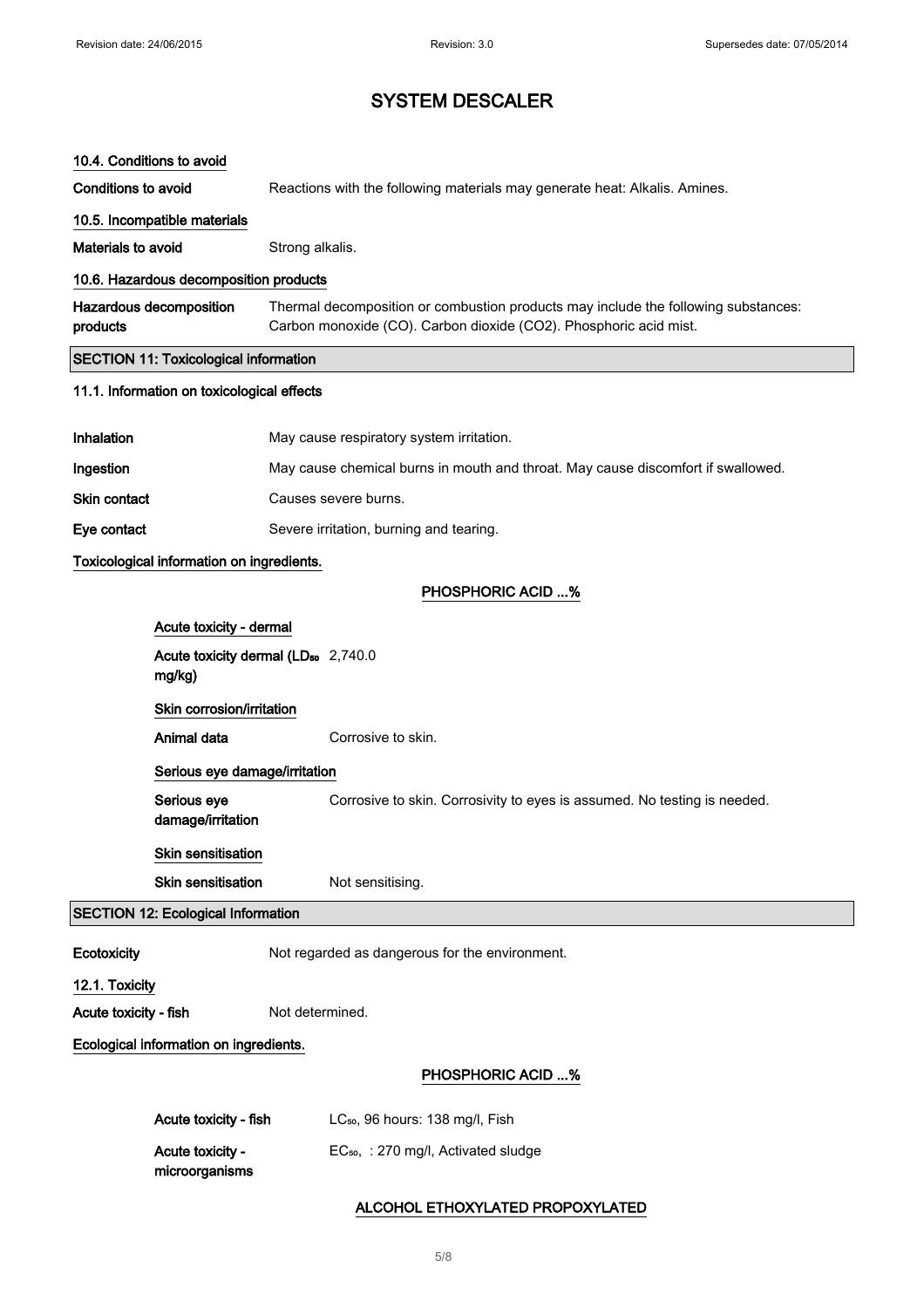| Acute toxicity - fish                      | LC <sub>50</sub> , 96 hours: >1 mg/l, Fish                                                                                                                                                                                                                                                                                                               |  |  |
|--------------------------------------------|----------------------------------------------------------------------------------------------------------------------------------------------------------------------------------------------------------------------------------------------------------------------------------------------------------------------------------------------------------|--|--|
| 12.2. Persistence and degradability        |                                                                                                                                                                                                                                                                                                                                                          |  |  |
|                                            | Persistence and degradability The product is expected to be biodegradable.                                                                                                                                                                                                                                                                               |  |  |
| Ecological information on ingredients.     |                                                                                                                                                                                                                                                                                                                                                          |  |  |
|                                            | ALCOHOL ETHOXYLATED PROPOXYLATED                                                                                                                                                                                                                                                                                                                         |  |  |
| Persistence and<br>degradability           | This surfactant complies with the biodegradability criteria as laid down in Regulation<br>(EC) No. 648/2004 on detergents. Data to support this assertion are held at the<br>disposal of the competent authorities of the Member States and will be made<br>available to them at their direct request, or at the request of a detergent<br>manufacturer. |  |  |
| 12.3. Bioaccumulative potential            |                                                                                                                                                                                                                                                                                                                                                          |  |  |
| <b>Bioaccumulative potential</b>           | The product is not bioaccumulating.                                                                                                                                                                                                                                                                                                                      |  |  |
| 12.4. Mobility in soil                     |                                                                                                                                                                                                                                                                                                                                                          |  |  |
| <b>Mobility</b>                            | The product is soluble in water.                                                                                                                                                                                                                                                                                                                         |  |  |
| 12.5. Results of PBT and vPvB assessment   |                                                                                                                                                                                                                                                                                                                                                          |  |  |
| Results of PBT and vPvB<br>assessment      | This product does not contain any substances classified as PBT or vPvB.                                                                                                                                                                                                                                                                                  |  |  |
| 12.6. Other adverse effects                |                                                                                                                                                                                                                                                                                                                                                          |  |  |
| Other adverse effects                      | Not determined.                                                                                                                                                                                                                                                                                                                                          |  |  |
| <b>SECTION 13: Disposal considerations</b> |                                                                                                                                                                                                                                                                                                                                                          |  |  |
|                                            |                                                                                                                                                                                                                                                                                                                                                          |  |  |
| 13.1. Waste treatment methods              |                                                                                                                                                                                                                                                                                                                                                          |  |  |
| <b>Disposal methods</b>                    | Dispose of waste to licensed waste disposal site in accordance with the requirements of the<br>local Waste Disposal Authority.                                                                                                                                                                                                                           |  |  |
| <b>SECTION 14: Transport information</b>   |                                                                                                                                                                                                                                                                                                                                                          |  |  |
| 14.1. UN number                            |                                                                                                                                                                                                                                                                                                                                                          |  |  |
| UN No. (ADR/RID)                           | 1760                                                                                                                                                                                                                                                                                                                                                     |  |  |
| UN No. (IMDG)                              | 1760                                                                                                                                                                                                                                                                                                                                                     |  |  |
| UN No. (ICAO)                              | 1760                                                                                                                                                                                                                                                                                                                                                     |  |  |
| UN No. (ADN)                               | 1760                                                                                                                                                                                                                                                                                                                                                     |  |  |
| 14.2. UN proper shipping name              |                                                                                                                                                                                                                                                                                                                                                          |  |  |
| Proper shipping name<br>(ADR/RID)          | CORROSIVE LIQUID, N.O.S. (phosphoric acid)                                                                                                                                                                                                                                                                                                               |  |  |
| Proper shipping name<br>(IMDG)             | CORROSIVE LIQUID, N.O.S. (phosphoric acid)                                                                                                                                                                                                                                                                                                               |  |  |
|                                            | Proper shipping name (ICAO) CORROSIVE LIQUID, N.O.S. (phosphoric acid)                                                                                                                                                                                                                                                                                   |  |  |
|                                            | Proper shipping name (ADN) CORROSIVE LIQUID, N.O.S. (phosphoric acid)                                                                                                                                                                                                                                                                                    |  |  |
| 14.3. Transport hazard class(es)           |                                                                                                                                                                                                                                                                                                                                                          |  |  |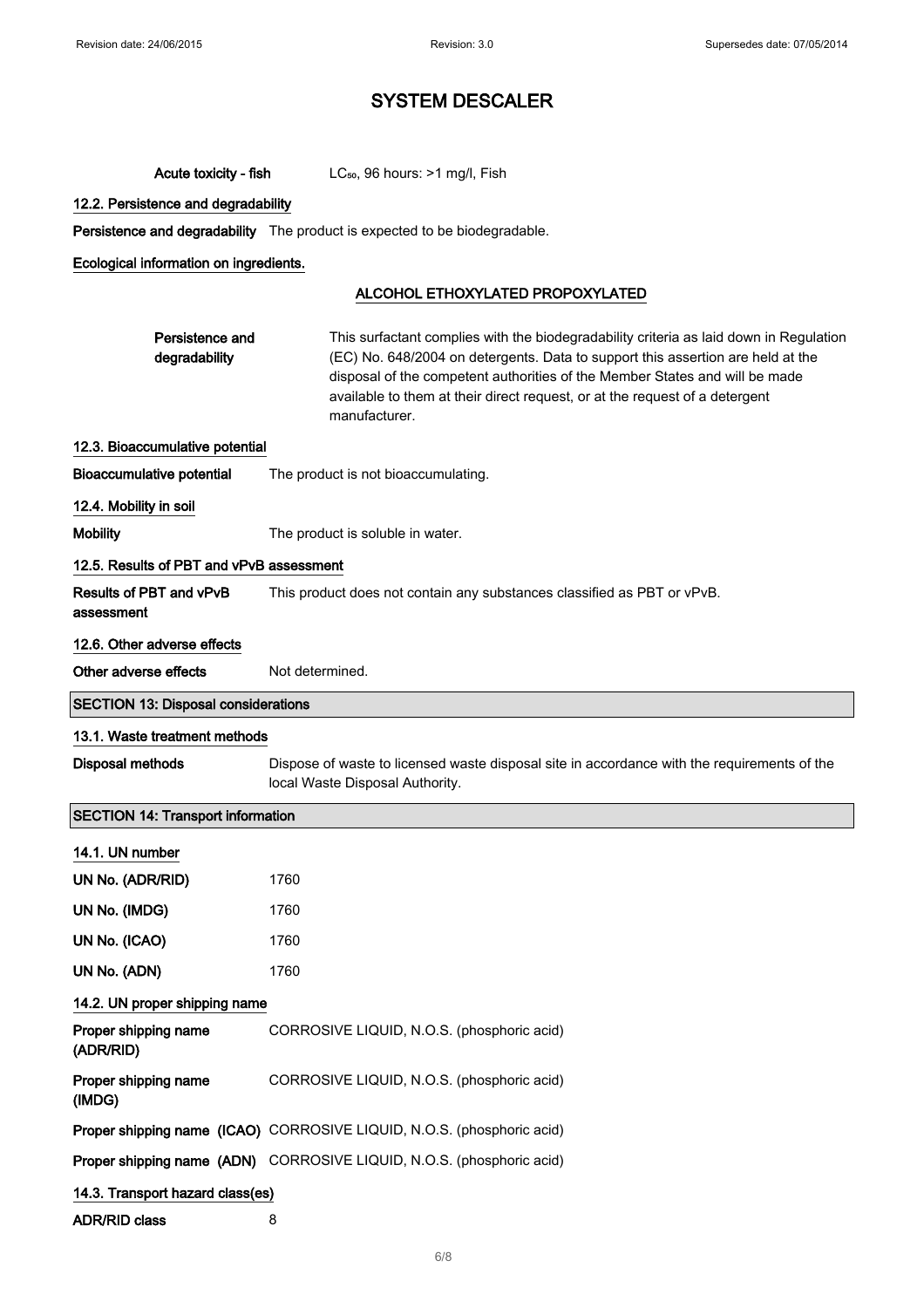| <b>IMDG class</b>   | 8 |
|---------------------|---|
| ICAO class/division | 8 |
| <b>ADN class</b>    | 8 |

Transport labels



| 14.4. Packing group       |   |
|---------------------------|---|
| ADR/RID packing group     | Ш |
| <b>IMDG packing group</b> | Ш |
| ICAO packing group        | Ш |

14.5. Environmental hazards

Environmentally hazardous substance/marine pollutant

#### 14.6. Special precautions for user

Tunnel restriction code (E)

### 14.7. Transport in bulk according to Annex II of MARPOL73/78 and the IBC Code

#### Transport in bulk according to Not applicable. Annex II of MARPOL 73/78 and the IBC Code

SECTION 15: Regulatory information 15.1. Safety, health and environmental regulations/legislation specific for the substance or mixture National regulations Control of Substances Hazardous to Health Regulations 2002 (as amended). EU legislation Commission Regulation (EU) No 453/2010 of 20 May 2010. Regulation (EC) No 1272/2008 of the European Parliament and of the Council of 16 December 2008 on classification, labelling and packaging of substances and mixtures (as amended). Guidance Workplace Exposure Limits EH40. 15.2. Chemical safety assessment SECTION 16: Other information

| General information       | Only trained personnel should use this material.                                                                     |
|---------------------------|----------------------------------------------------------------------------------------------------------------------|
| <b>Revision comments</b>  | NOTE: Lines within the margin indicate significant changes from the previous revision.                               |
| <b>Revision date</b>      | 24/06/2015                                                                                                           |
| Revision                  | 3.0                                                                                                                  |
| Supersedes date           | 07/05/2014                                                                                                           |
| Risk phrases in full      | R <sub>34</sub> Causes burns.<br>R <sub>35</sub> Causes severe burns.                                                |
| Hazard statements in full | H290 May be corrosive to metals.<br>H314 Causes severe skin burns and eye damage.<br>H318 Causes serious eye damage. |